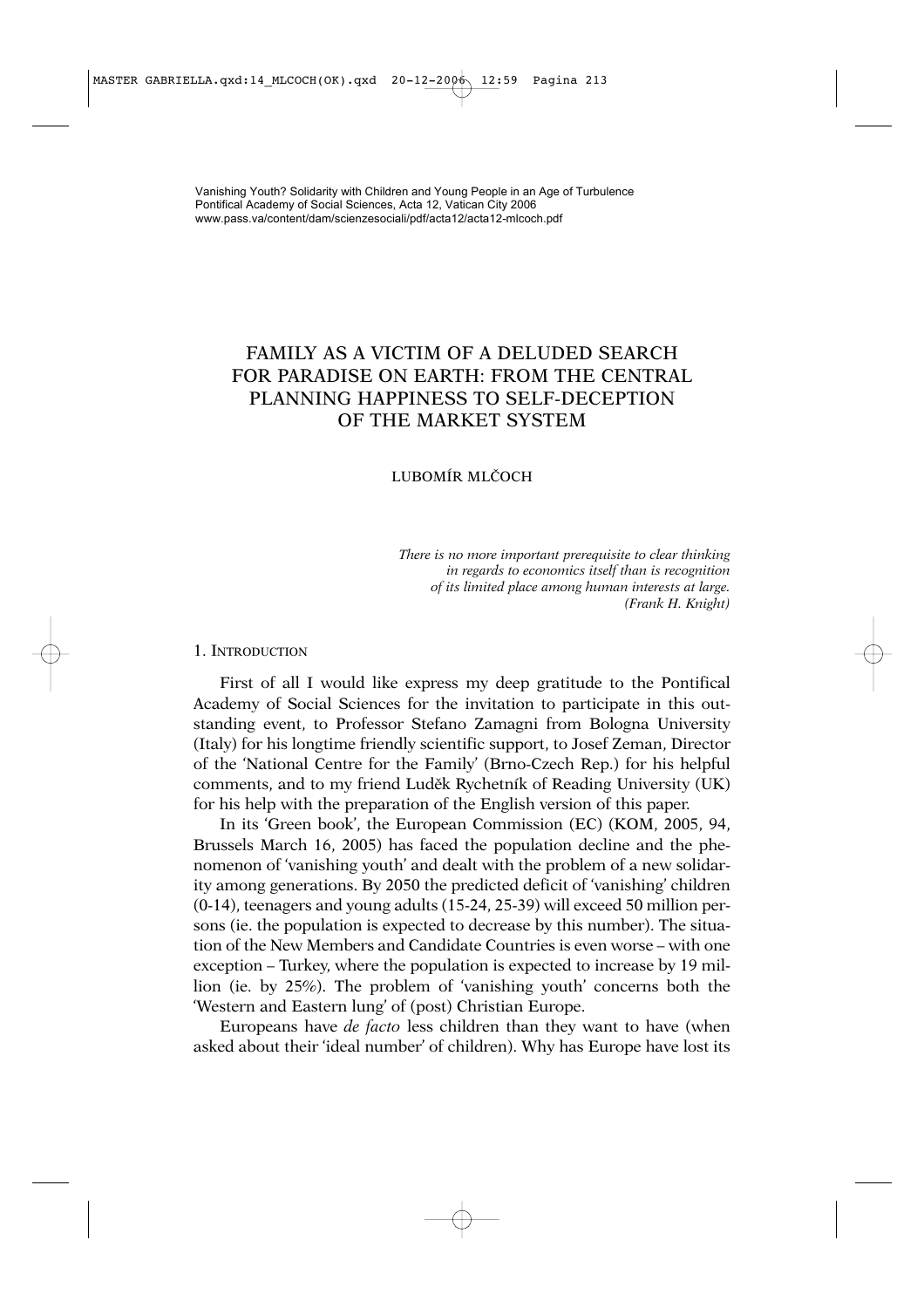'demographic engine'? EC faces the demographic crisis by a range of actions: by education, active employment policies, using structural funds. No doubt all the approaches are important, nevertheless the roots are deeper. I believe, that the illness has economic and cultural causes. Moreover, the specific 'agency of history' in post-socialist european countries may help us better to understand that, at the deepest level of explanation, we may find atheism. It may also provide a key to the understanding the 'paradox of youth' of today: the present 'cult of youth' coincides with young and children vanishing from our life (When I visited Ireland for the first time in early 1990s I was impressed by the numbers of omnipresent children. Now the decline is striking even there).

In post-communist countries the change came faster and more forcefully: The 'gerontocracy' of the past was replaced by wide opportunities for young generation. The old-fashioned principle of seniority and the former respect to elders was replaced by respect for the youths. Successful 'young adults' are typical figures of postcommunism. A prototype businessman and a 'rich nouveau' of our times (including a 'winner' in the shadow and black economy) is a young man. Nevertheless this 'new generation' suffers with a deep value conflict: a natural human urge to have children has to compete with money-making and it is the latter which is winning.

A few words may be useful about the circumstances under which my report was prepared. At the time of writing neither a 'Introductory lecture' to the Plenary Session nor 'Backround Papers' were available. Further, my report is based predominantly on the Czechoslovak and later Czech experience, though demographic data about all post-socialist countries of Central and East Europe were available and used. Hence comments and amendments, based on other countries experience, are needed and welcomed.

An accelerated institutional change, including its cultural consequences, in Eastern Europe ask people to learn fast. Views and attitudes of peer groups are more important now than experience of parents and grandparents. Family in the traditional society had an implicit goal to raise a decent young man or woman ready to accept the obligations of adulthood. It is different now: what is required is to compete and have success. The whole system of social values is changing. A prevailing illusion, that a life is entertainment and an opportunity to become rich, is incompatible with the responsibility of parenthood. A young woman in her twenties feels unable to bear the responsibility of having a child in our complex and uncertain world. The old anchor of tradition is lost, a new model of family has not been found yet.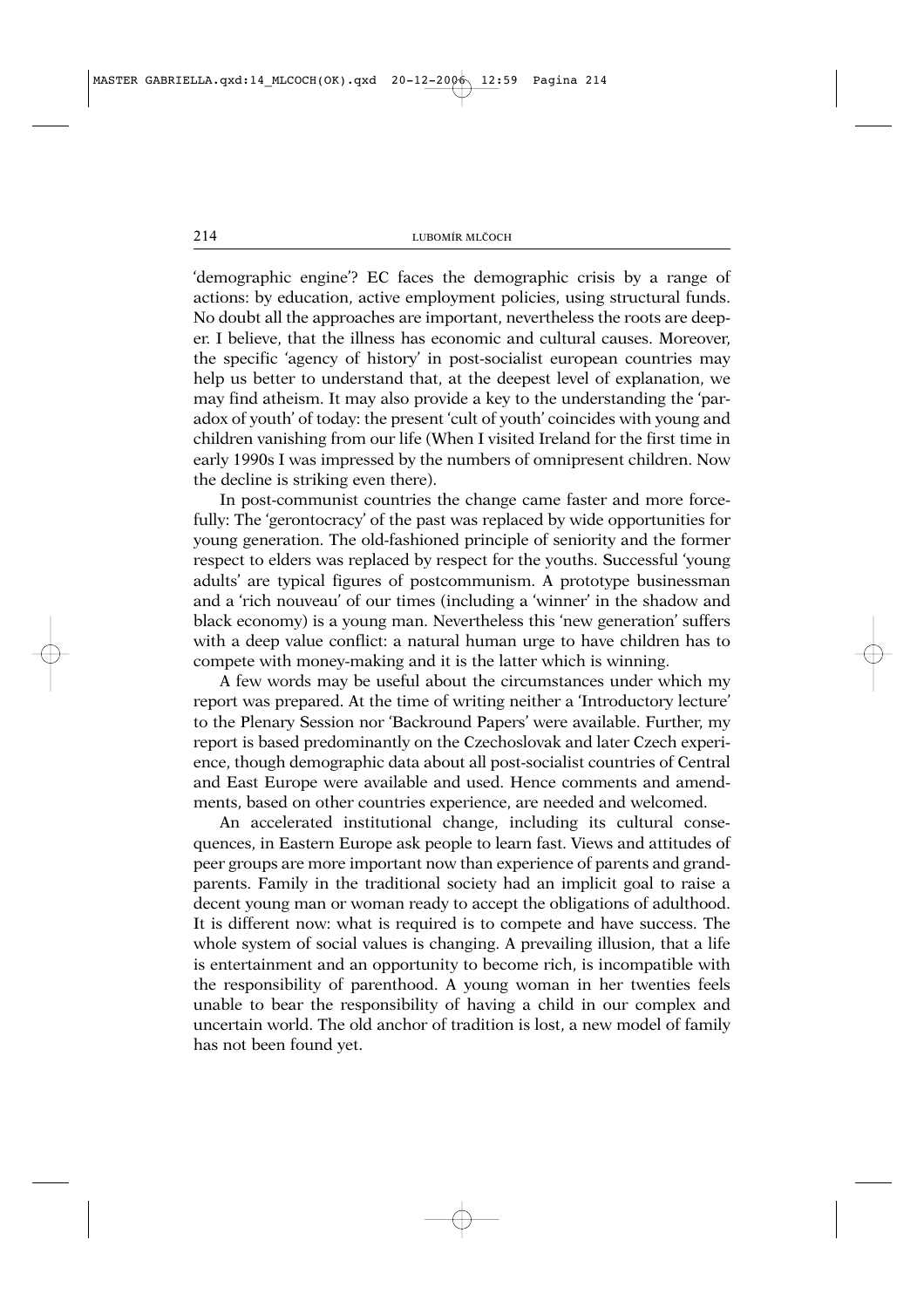#### 1.1. *A Non-Obligatory Personal Note*

I was born in a Moravian village in 1944 to the father 41 and the mother 38; my parents had 6 children already, the youngest Mary was 10 at that time. Two years after me (1946) another sister Radmila came. Hence, we were eight. For my parents the decision to accept a conceived child was not a result of 'rational calculation'. Thanks to the 'irrational behaviour' of my parents I had my chance. After having reached sixties I am more and more profoundly grateful to God and my parents for this chance, and I feel the obligation to preach about and insist on a limited place of economic calculation 'among human interests at large' (Knight). We children had to work in the garden and a small field; the older children quite naturally took care for us younger: but all this didn't 'justify' our existence in the eyes of our parents. We were poor – how gratefull I am for this modest style of life in my childhood! My father was convinced that he was rich just by having eight children. He understood that bread is not the only life neccessity: all five sons learned to play violin. Both parents had no doubts that Christian education was necessary for me (this was the time of Communist dictatorship and its anti-religion drive); they were (both!) forced every year to sign a new application to the director of the elementary school declaring 'We wish our son to attend religious education'. Before Stalin's death in 1953, the whole class at our village school, without any exception, was prepared to receive the first communion in the local church of Saint Margaret...

Only a few years later, social atmosphere changed dramatically. 'The socialist industrialization' and 'collectivisation of the countryside' led to growing economic activitiy of women and caused that children were becaming rare... I rember my mother unable to understand a puzzle that 'they do not wont children now!?'. Only later I fully realised her consternation: the discussion was about induced abortions.

# 2. A SKETCH OF THE STORY ABOUT A COEXISTENCE FAMILY-FIRM

The etymology of 'Oikos nomikos' shows that terms of 'economics of family' and even 'institutional economics' are *de facto* pleonasms. 'Oikonomikos' provides rules of sound governance of the household. In our modern 'imperial economic theory' we do not understand it this way: 'firm' and 'family' are methodologically separated from each the other, and 'rules' and 'calculations' met again only recently. For millennia, in the Old and New Testaments and Psalm's tradition sound rules of family life coincided with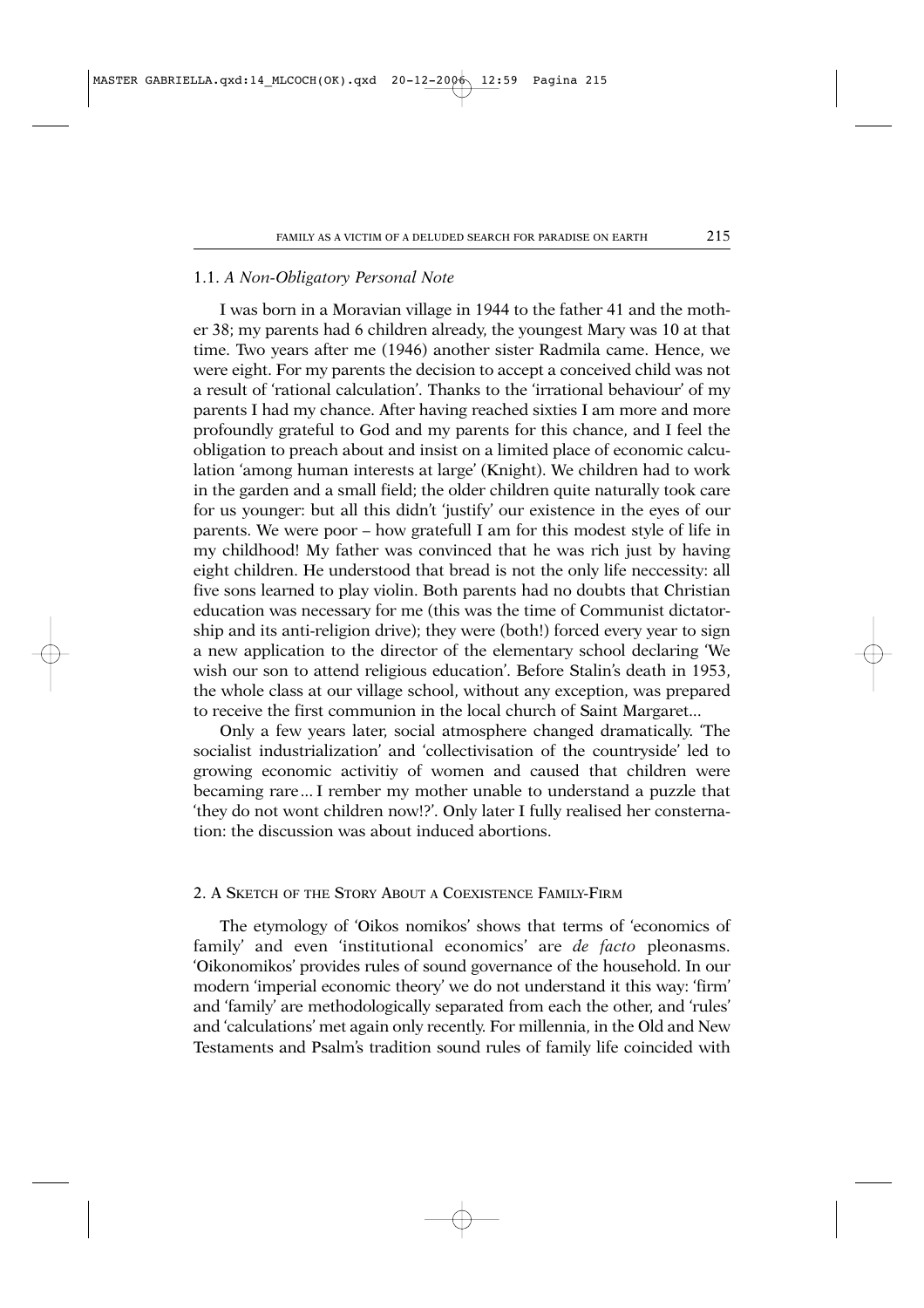rules of governance and household management. This applies also for a prescientific period of 'economics'. Only starting from Adam Smth's Wealth of Nations onwards, we can trace a split between 'family' and 'business'. Adam Smith (and William Petty before him) were seeking the source of wealth 'outside family', in the division of labour and cooperation, in the market. According to Max Weber it was 'occidental rationality' and 'protestant ethics' that provided an explanation for the fascinating social and economic dynamism of market system. But, only a few decades after Weber (1942) Joseph Schumpeter wrote about capitalism's tendency to decay. Apart from a crisis of 'corporate governance' (in today language) or perplexities in the 'operationalization of property rights' he found another, even more important 'intrinsic cause' of this decay, i.e. a desintegration of family.

The main 'desintegrating force' is this very 'occidental rationality', individualistic economic calculation of costs in private family life. The spouses cannot omit the personal burden of family's ties in general, and of parenthood in particular, from the equation. The willingness to accept it is in conflict with the omnipresent spirit of utilitarism and the temptations of more and more diversified and atractive pleasures that the market offers. Morever, children do not represent 'economic assets' any more. Rather they are investment whose 'repayment period' is too long. Schumpeter was aware that this 'balance sheet' of costs and profits/joys of children is surely incomplete and perhaps even principally wrong, but this awareness could not change his conclusion that 'capitalism creates a critical frame of mind which, after having destroyed the moral authority of so many other institutions, in the end turns against its own'.

Another few decades after Schumpeter, Tibor Scitovsky came with his diagnosis of 'joyless economy' and with an analysis of human desires 'on the frontiers of economics'. At the same time Gary Becker provided a perfect economic analysis of the family in his 'Treatise', explaining what Scitovsky had described. In turn, Robert Easterlin pointed to a paradox that western families were richer but not happier on average. Joseph Schumpeter's prophecy about the decay of the institution of family was presented as a 'description' of American reality by Scitovsky, and as 'positive science' by Becker, and even in the form of 'foolish rationality' (Amartya Sen) of 'economic man'. Ten years ago, professor of M.I.T. Lester C.Thurow, wrote in his *Future of Capitalism*: 'Competitive individualism is growing at the expense of "family solidarity". The "I" consumption culture drives out the "we" investment culture ... Changes within capitalism are making the family and the market less and less compatible' (Thurow, 1996, chapter 'Economic via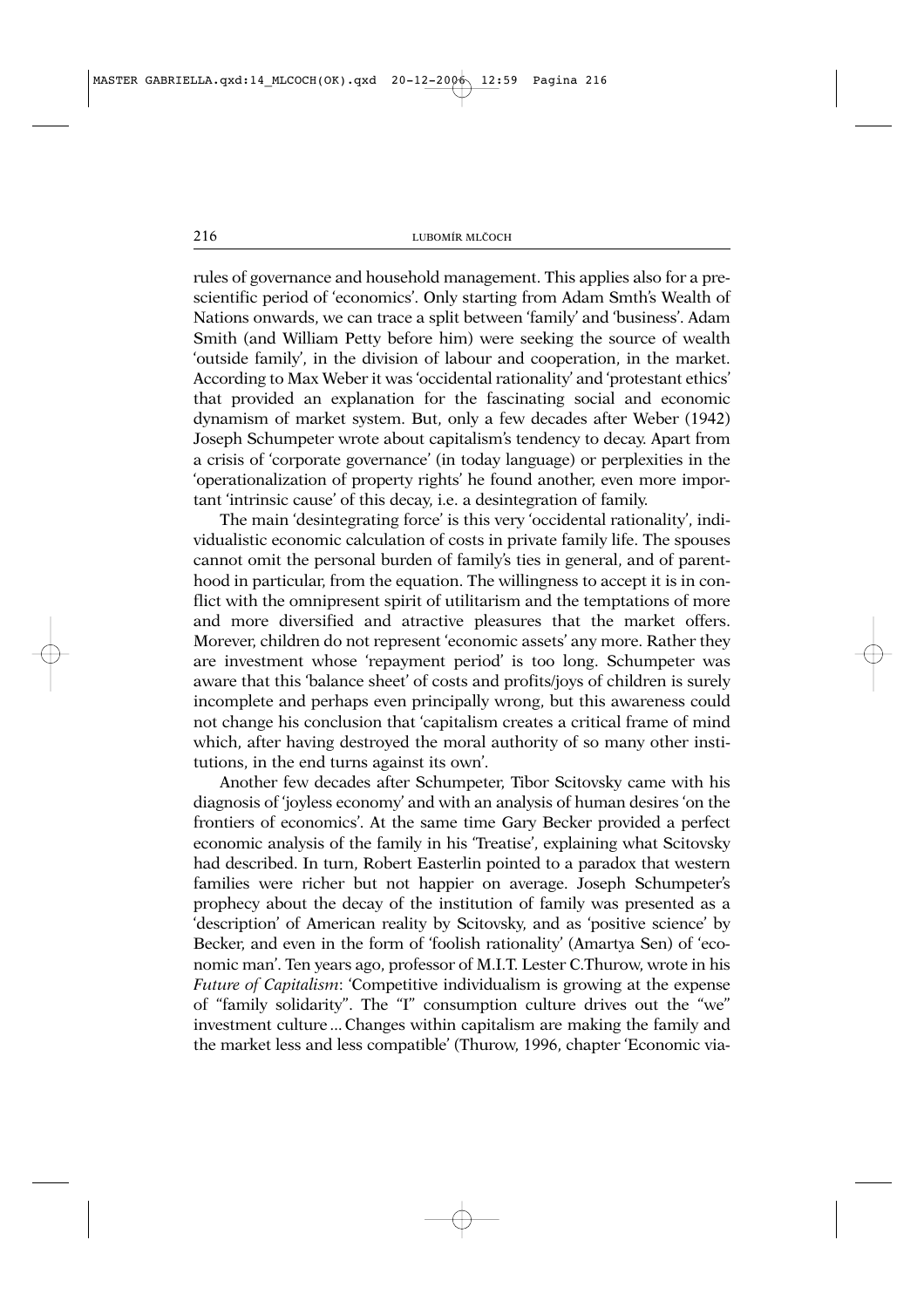bility of the family', pp. 31-34. Finally, Robert E. Lane, 2000) included family crisis into his list of 'negative components' of happiness in market democracies (sub-chapter 'The Triumph of the Market over the Family', p. 113 ff.).

The word 'Triumph' appears in sub-titles of books: a triumph of 'American materialism' (James Twitchell, 1999), a triumph of capitalism in the 'West' (de Soto, 2001). But what triumph and at what price? The title of Twitchell's book is simply a blasphemy and an idolatry of consumption: 'you are what you buy'!? The price for the slavery of consumption is 'vanishing youth', eroded family solidarity, lost happiness of natural joy of children and a 'runaway world' (Giddens). Turbulences of our age are a consequence of our obsession with money. Ulrich Beck sees our age of turbulence as the 'risk society'. Nevertheless the roots of our difficulties are not new: obsession with money is *nihil novi sub sole:* 'People who want to get rich fall into temptation and a trap, and into many foolish and harmful desires that plunge men into ruin and destruction. For the love of money is a root of all kinds of evil. Some people, eager for money, have wandered from the faith and pierced themselves with many griefs' (St. Paul, 1 Timothy 6, 9-10). What is really new is the expansion of this line of thinking into nearly all spheres of life.

#### 3. 'THE NATURE OF HOUSEHOLD': COMPETITION BETWEEN FAMILY AND THE MARKET

Robert Lane's 'triumph of the market over the family' is a journalist licence, but it has close parallel in institutional economics. Ronald Coase (well known for his 'Nature of the Firm', 1937), has explained that a 'frontier' between an 'organization' and the 'market' results from a competition as well; returns to scale and transaction costs, tied with the specificity of assets, matter in the evaluation of these alternatives. Coase's ingenious idea forms the basis of the modern theory of 'vertical integration' (Williamson, 1985). The winners in this competition on global markets are transnational corporations. Asymetry of information and the 'principal-agent' problem explain the erosion of corporate governance, which results into a tendency to mega-mergers. It is one of signs to global turbulence.

However I would like to point to a different aspect of the same logic: a competiton between 'family as economic agent' (Zamagni, 2005) and the 'market'. As regards the 'family as economic agent', the same principle of Ronald Coase has opposite consequences: while corporations tend to mergers or takeovers, the competition between 'family' and 'market' makes household economy smaller. Markets have been, step by step, 'cutting slices' of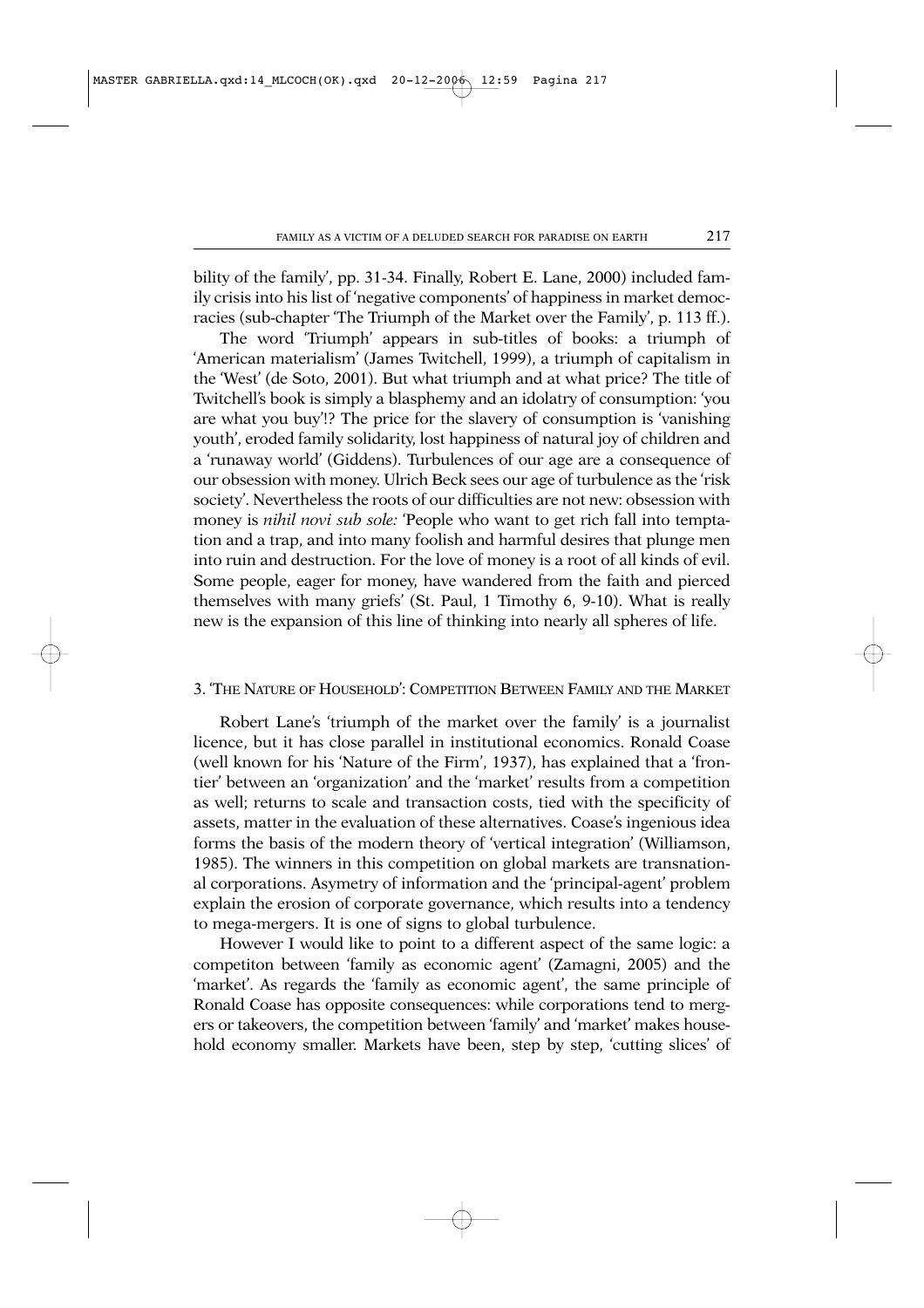informal economic activities of the family for millenia. 'Returns to scale' in the textile and clothing industries eliminated 'home made' wear. 'Home made' bread and pastries, food, beveridges of our mothers and grandmothers belong to the 'lost world' being replaced by ready made meals and semiproducts. Growing economic activities of women 'out of the family' led to a need and, later, to the necessity of buying child-caring services at the market (namely nurseries from the early age). The latest evolutionary period of eroded family has brought even a market 'production of children' (Becker): global labour markets provide the western 'economically triumpant' civilization with labor force which is lacking, via migration from other parts of the globe.

The 'vertical desintegration' of family is especially 'efficient' for people with 'higly specific human capital assets'. Considering the 'opportunity costs', children are too expensive, offical 'marriage contract' too risky, hence childless and cohabitating couples are 'more efficient'. The last stage of the vertical desintegration of family is society of 'singles': family has became an 'empty set'. This is the very triumph of the market over the family...

Market has an inner tendency to impose instrumental, utilitarian attitudes to relations among people – even within the family: between wifes and husbands, grandparents, children. This is not a criticism of the market in general; what I would like to stress is that is becomes a problem when market relations expand far beyond the moral limits of market. Utilitarianism has to have its unsourmountable limits, otherwise it leads to a desacralization of values: there are moral imperatives, there are Commandments – Divine rules of conduct. Without these moral limits, 'self-interest' is profoundly destructive. This too is *nihil novi sub sole.* Young Karl Marx discovered it in his very emotionally written *Economic-Philosophical Manuscripts*. It was just this 'animal' greed that led young Marx to argue against capitalism as an *advocatus diaboli* and become a false prophet of a new Paradise of Communism.

I am very well aware that there is also an opposite line of explainations 'from the left' of the family crisis, the rise of induced abortions, and of the inter-generational break and a loss intergenerational solidarity. It was revealed in cultural and spiritual shifts such as the 'cultural revolution of 1968' in Western Europe, or the 'sexual revolution' of the hippies movement in the USA, or the beginnings of radical feminism, homosexuality movements... Sure, I do not intend to raise doubts about dangers from the left – we have our own experience from the past.

The next point of my paper stemms from our unfortunate historical experience with social experiments based on marxism. Nevertheless con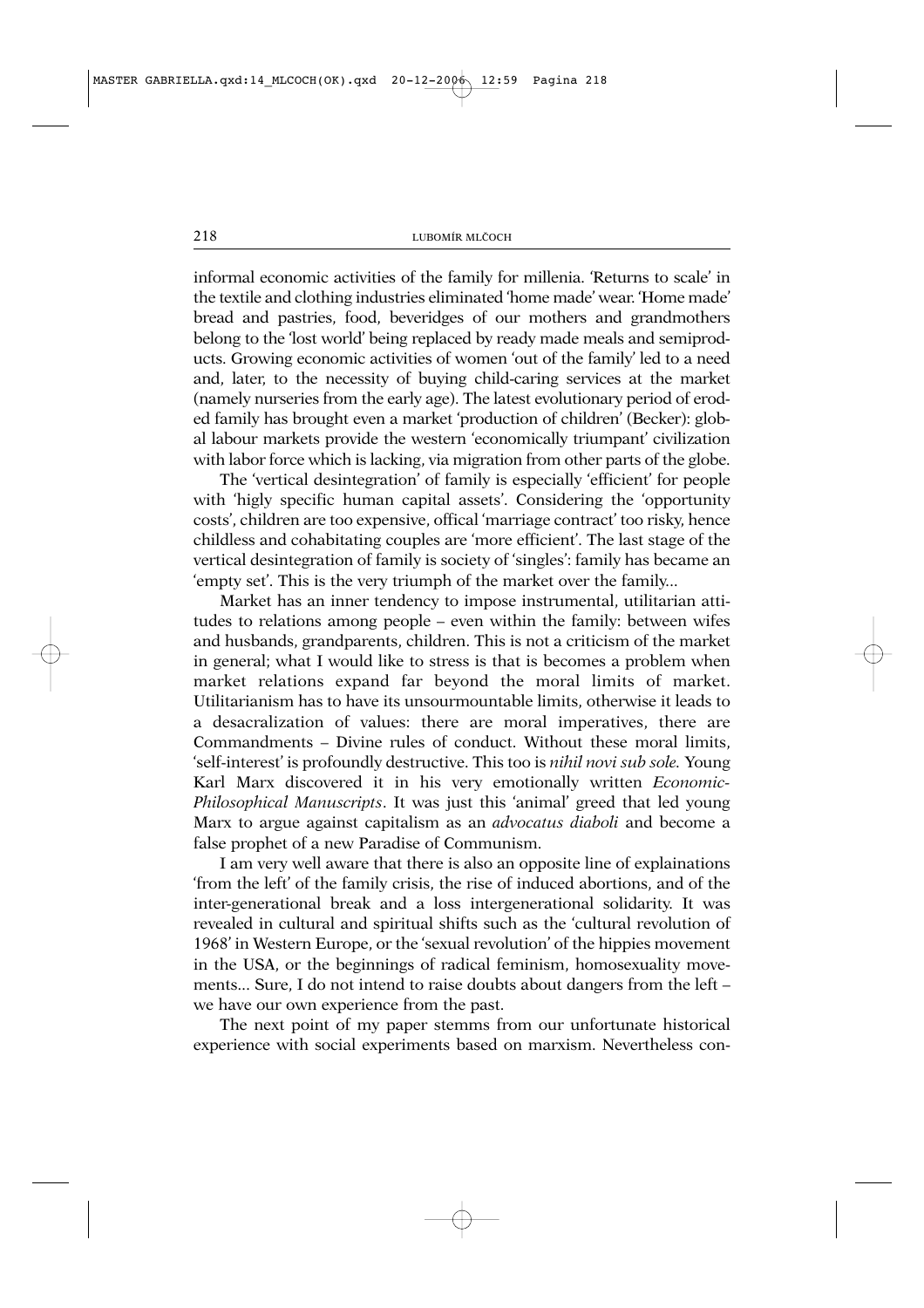temporary promises of Paradise on Earth ('Paradise now!') are based in radical liberal economic thinking, rather than in the discredited philosophy of socialism. My profession is economics, hence I feel my duty to contribute to an explanation of dangers 'from the right'. I would argue, that both radical liberalism and neo-marxism seem to have common philosophical and theological roots. These roots return us back in the history of Western thinking. Both these fronts are hostile to Christianity, they are complementary and need each other, and they are ready to 'collaborate' against the Christian concept of family. This is our Czech experience and such was the scandalous case of a coup against Professor Rocco Buttiglione in the EU Parliament. The 'new ideology of evil' is deeply rooted in the history of Western civilisation and the virulence of communism, attacking it for several deecades, testifies for this proposition.

# 4. 'ECONOMY AS ONE GIANT WORKSHOP-HOUSEHOLD' – A BLIND ALLEY OF KARL **MARX**

Karl Marx's idea of communism was very simple: whole economy to be organized as one workshop and one household. Because of such total vertical integration, market was supposed to dissapear from the economy. This simple but excessively ambitious idea had to have rational 'scientific' reasons but it generated enormous irationality (Mlčoch, 2005). The planners of happiness for one huge household had to accept a 'socialist market', under which a reverse control pyramid emerged and demonstrated the power of the people at the bottom of a closed planning and information hierarchy. We – company planners (I was working as one of them during my 18 years lasting unwanted 'sabbatical') – were not powerless. Moreover, central planning of 'labor force' had to face milllions of families-households, who were determined to make their own life decisions. Rational behavior within an irrational system inevitably produced absurd results. Nevertheless, the old institution of family turned out to be more resistant *vis-a-vis* to communist utopian ideology than the institution of private property, the churches and civil society. An influencial Czech sociologist, Professor Ivo Možný, even came up with a paradoxical theory: 'Marxist socialism intended to "occupy" the family but, in the end, families occupied the whole economic system' (A typical socialist 'proverb' or perhaps ethical maxim of that time was: 'Who does not steal, from the state – L.M., is robbing his own family').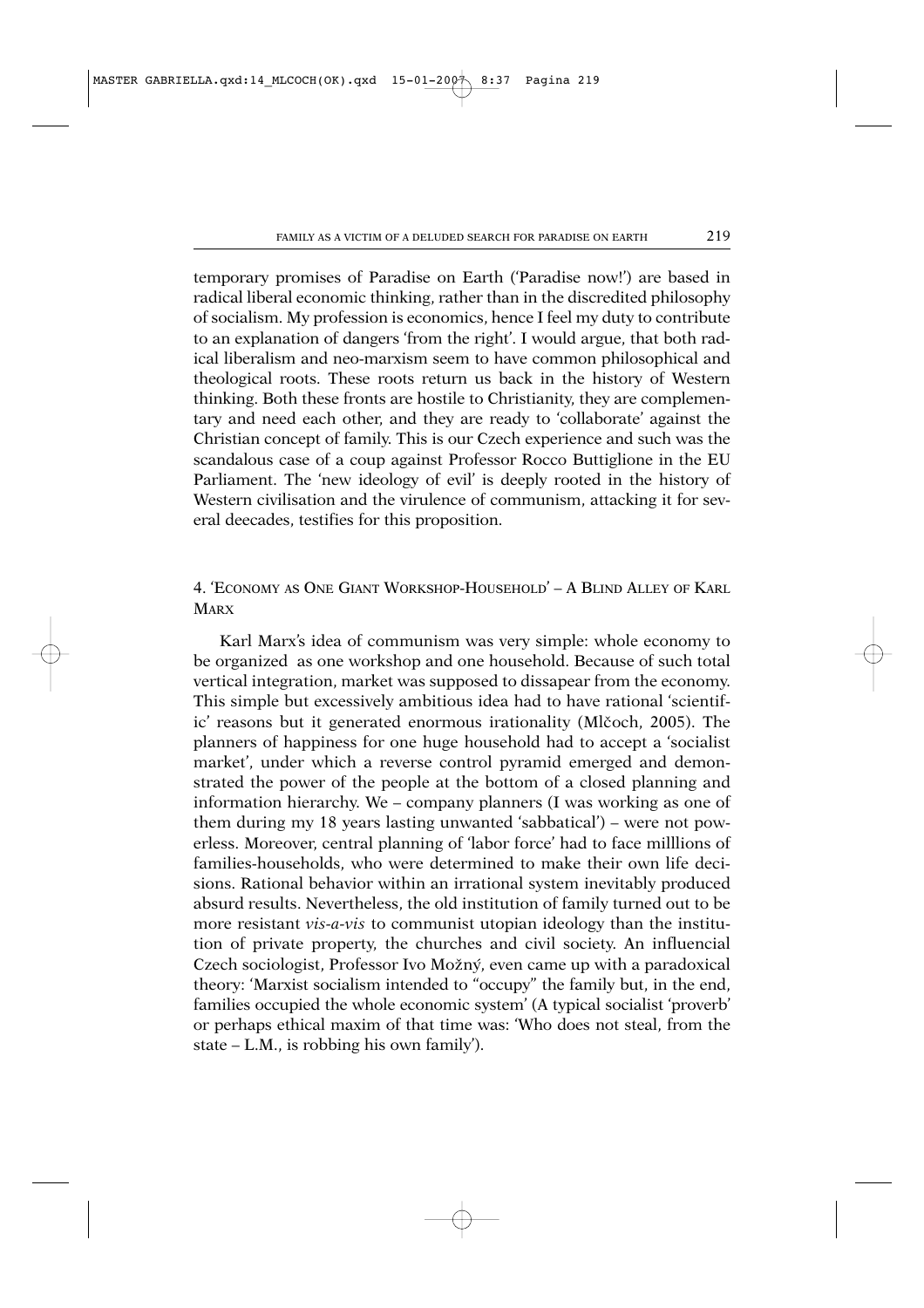Nevertheless 'socialist families', massaged by the ideology of 'historical materialism', though remaining sceptical, inevitably succumbed to the temptations of 'practical materialism'. That happend in spite of the fact that 'really existing socialism' (of Brezhnev, Kadar, Husak...) was a less succesfull versions of western capitalist materialism. The 'one socialist workshop' turned out to be overwhelmingly less efficient in producing consumer goods than western capitalism. Comparative economics of 'one household', in relation to the individualistic western 'economics of family' or 'new home economics' was rare. This is perhaps a reason of the 'puzzle' that the totalitarian system had paradoxically preserved some traditional demographic conduct. 'Repressive regime would hardly tolerate ... individual autonomy and tolerance of individual behaviour /value shifts that where ...the cause of a new demographic behaviour in the western European countries' (Phillipov, D., Dorbritz, J., 2003, p. 154). 'Socialist industrialization' used to be interpreted as a communist version of modernization; but as regards the family life, the totalitarian regime kept some prudish features of traditional society.

I am not prepared to present a comprehensive comparative analysis of household and family conduct here. But I can provide several examples at least:

*a*) Churches were oppressed by communists (esp.in Czechoslovakia), hence weddings in the church were not desirable. The totalitarian regime tried to subsitute them by 'municipality weddings'. The church ceremony was substituted by a state ceremony, early first marriages remained common and cohabiting (unmarried) couples remained rare.

*b*) T. Scitovsky argued that economic growth in the West after the Second World War had been based not only on the accumulation of capital, but also on the growing economic activity of women. The same was true for the East and the ideology of 'equality of women' was even more 'successfull' there. Socialist Czechoslovakia proudly displayed the highest rate of women employment in the world! 'Desire for economic independence..., greater sexual freedom..., new, cheaper, safer and more convenient methods of contraception' (Scitovsky, 1984), all this we are able to match in Eastern Socialist Europe, perhaps with some time delay only.

*c*) Central planning of 'one household' had to react on the growing employment of women and their economic activities 'out of family'. Hence, the central, regional and even company planners tried to built and organize child care arrangement for children, nurseries, kindergartens, school arrangements, group care centers. Housing estate – and urban expansionplanning had some special features: pannel houses built for one generation. The latter survived til our time nevertheless and produced inter-genera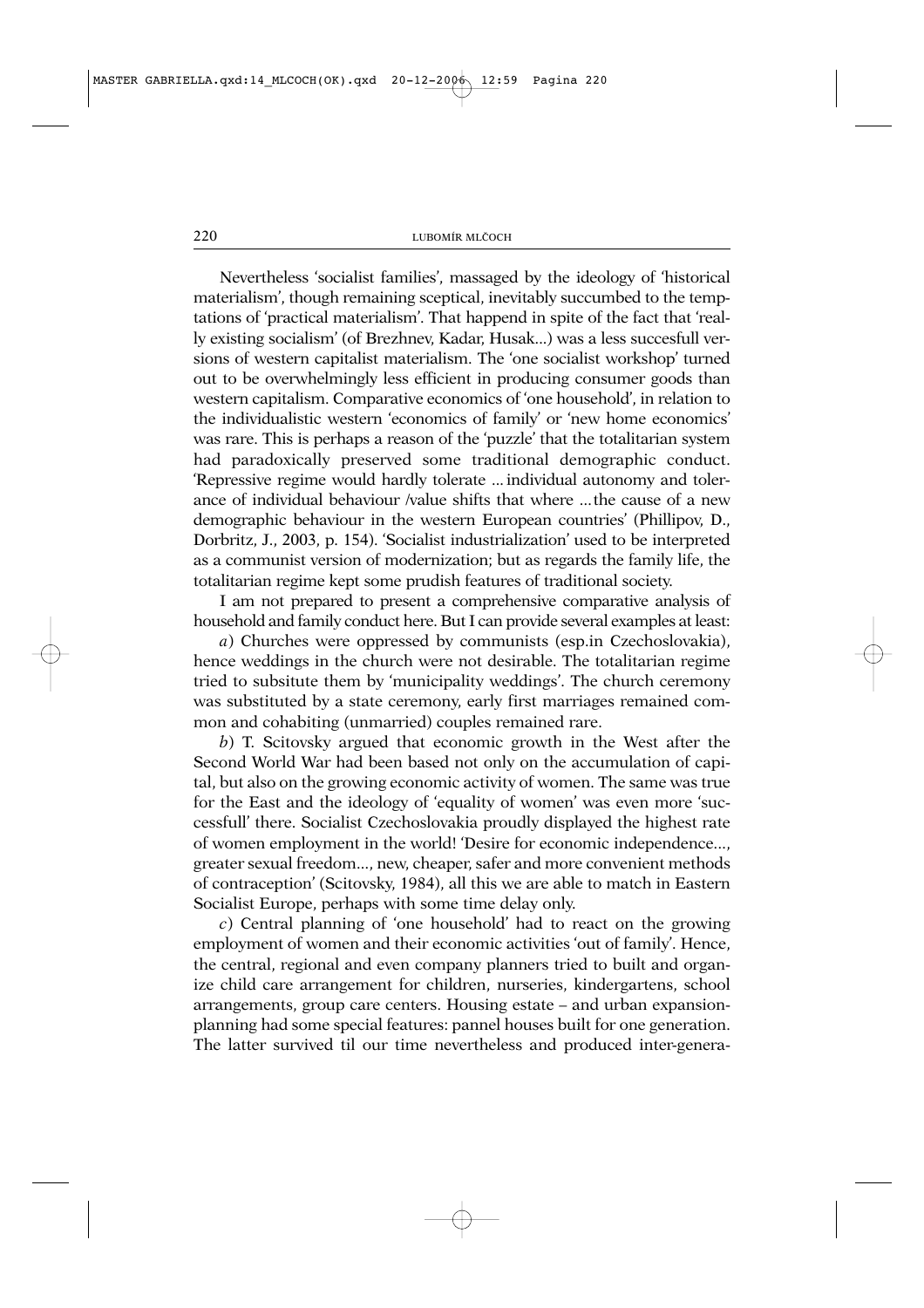tional breaks. Three decades later, kindergartens had to be rebuilt to centres for retired people. The tendency of 'the family's lesser willingness to house and take care of parents and elderly relatives', observed by Tibor Scitovsky in USA, was typical for my country too. A 'black humor' definition of state houses for elderly and retired people as a 'kind of children's revenge for nurseries and kindergartens' reflected this phenomenon.

*d*) In the fiftees, socialist population planning accepted hospitalized induced abortions as an acceptable solution to unwanted pregnancies. The abortion legislation included 'social regulation': women had to apply 'for abortion' and special 'abortion commissions' evaluated social, economic and personal conditions of families and tried to balance the expected demand of future labor market against individual family situation. The number of children in the family was noted, as 'society' had its idea about 'the optimal number of children'. As a consequence, Christian families had been pressed to undergo abortions of fourth or fifth child. On the other hand, other families were forced – by the authority of law – to keep conceived but unwanted children. An excellent research team of the Czech psychologists udertook a unique longitudinal research of the menthal health of adults born of unwanted pregnancies (see Kubicka, L., Roth, Z., Dytrych, Z., Matejcek, Z., David, H.P., 2002, and David, H.P. Dytrych, Z., Matejcek, Z., 2003). The research concluded that an unwanted pregnancy increased the risk of poor mental health in adulthood (It needs to be added that the research findings were often misused to 'justify' induced abortions).

Pro-family and pro-chidren policies contrasted with the practice of abortions. On the one hand, the state provided social provisions for children, payed the 'maternal holiday' to mothers, subsidised clothing, shoes and food for children; on the other hand, the same state permitted, organized and payed abortions. This absurd conduct of a 'free man, who had taken his fate into his own hands' culminated during so called 'normalization' after the military suppression of the Prague's Spring, i.e. in 70s and 80s. Policies supporting material conditions of families with children were relatively succesfull in the sense of 'quantitative demography'. The generation of 'President Husak children' arrived into a population active age recently and generated a temporary wave of newly born babies. This first population wave of 1970s was a reflection of both the political and social oppression and the economic 'motivation schemes' of the time. The 'success' was only temporary nevertheless. It prodeced a baby boom of a 40% natality rise in four years. However, the central planning system failed to respond. The capacity of kindergartens, schools etc. remained inadequate.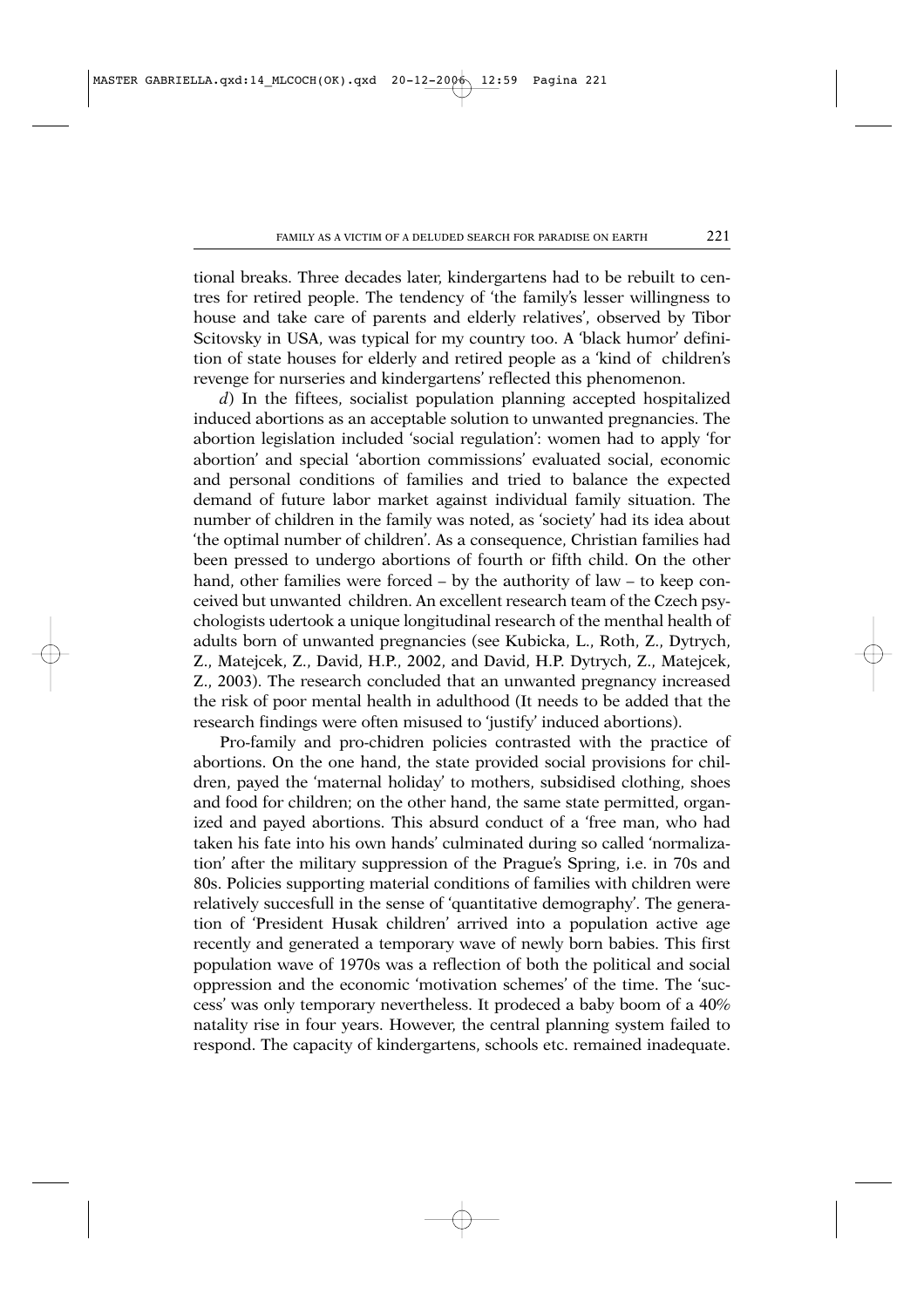On the other hand, the former socialist Czechoslovakia, with its 15 millions inhabitants, had about 100.000 induced abortions a year (in the socialist Romania and the republics of the former USSR the frequency of this 'horrendous crime', Compendium, article 233, was 3-4 times greater; these countries of the 'camp of peace and socialism' suffered the highest rate of abortions in the world). The Czechoslovak ratio of 1:1 approximately between born children and children killed in the wombs of their mothers has remained a nightmare, a horrifying testimony of the time.

#### 5. POST-SOCIALIST FAMILY IN TRANSITION: CONSEQUENCES FOR THE POPULATION

Now, fifteen years after the Velvet revolution, Czechs have succumbed to self-deceptions of the market economy and the situation in other post-socialist countries is similar. We seek happines where it is imposible to find it: in consumerism. The former illusion of 'Communist Paradise' failed, being replaced by a new one, by an idolatry of the market and by an obsession by money, as a universal mean of fulfilling our desires. A philosophy of 'catching-up' our richer neighbours in the EU dominates: we are fascinated with growth of GDP and consumption. The purchasing power of consumers in the ten new EU members differs considerably, but, on the whole, is substantially – i.e 5 times lower – than eg. Germany. The candidate countries and post USSR states, remaining beyond the frontiers of the 'Promised land' of the West, still have 4-10 – times lower standard of living (see Table 1).

Registered unemployment in Central and Eastern Europe also differs (15% on average at 2000) but, on the whole, it is a more painful social illness than in the West. Especially in some Balkan states, it reaches 20- 30%, partly being a consequence of the wars. Only Czech Republic, Hungary and the Baltic states have the levels of unemployment comparable to the former fifteen EU member states. The post-USSR states show relatively low official numbers of registered unemployment, but its great part remains unregistered and hidden. Aso under-employment is frequent in the region. According to some estimates, during 15 years since the fall of Communism, the rate of absolute poverty in 18 countries of the former USSR and east part of Europe radically increased (12 times!!!) and in some countries, more than 40% of population live in absolute poverty: the total number reaches 160 million inhabitants in this region!!! (see 'Economie et finance solidaires: Chimere ou nouveau défi?', Geneva, *Finance&Common Good*, 20, Autumn 2004).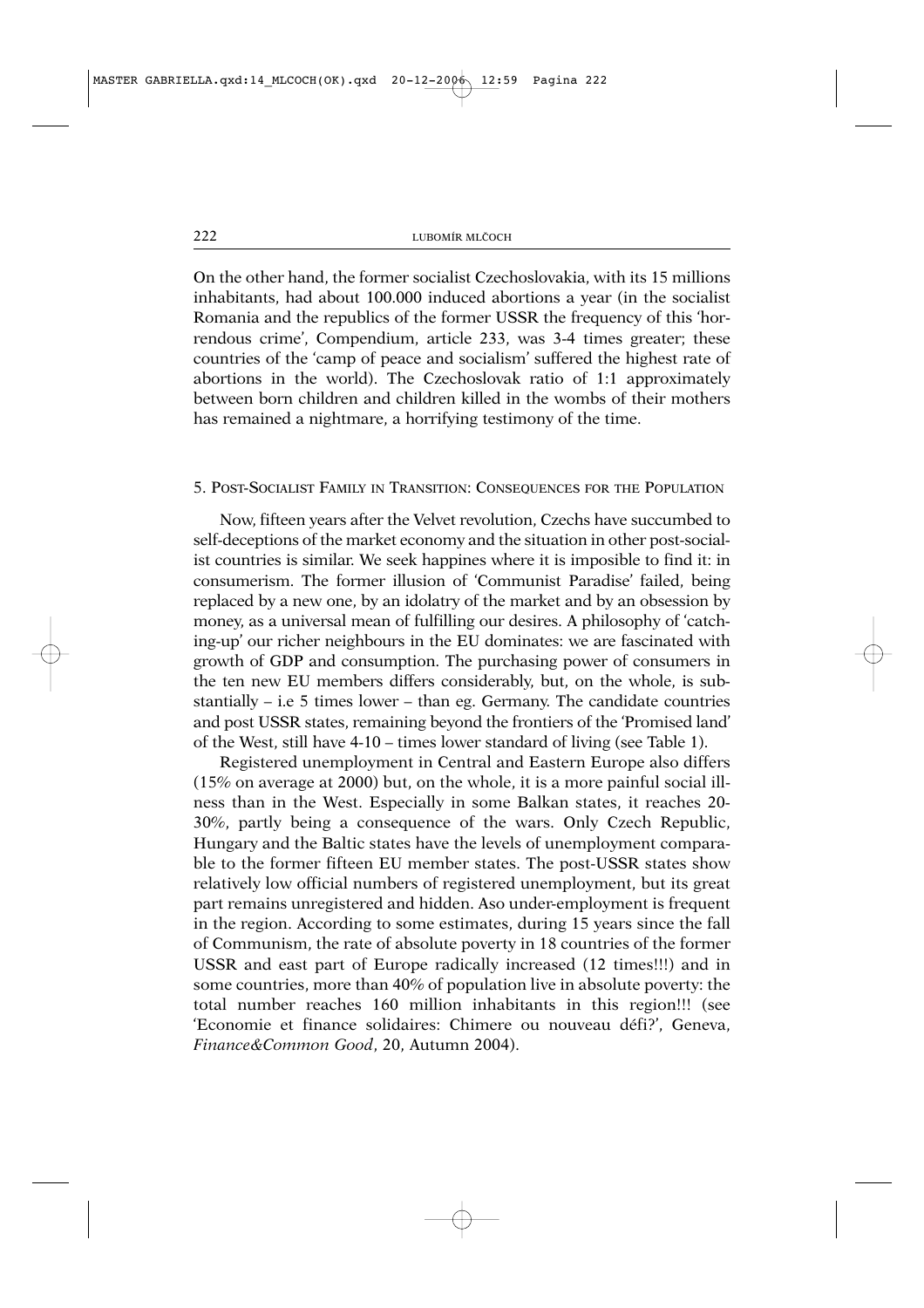In spite of a different historical development in Central and East Europe, and, consequently, differing systems of accepted values, policies and social provisions, the main 'generational issues' of Professor Donati and his conclusion that 'in many countries it becomes apparent that children and younger generations appear as *victims* of adults and older generations under many social, economic and cultural respects' (Donati, 2002), are fully valid also for the family in 'post-socialist' countries. I would add little to this deep sociological insight; I would only like to stress that we – both in the West and the East – are responsible for taking a wrong direction and searching for paradise on earth, either in Marx's Communism or in a self-deception of the capitalist market system. What we really owe to our children and grandchildren is a clear message that wealth does not lead to happiness, that wealth can even become an obstacle for our very happiness. I very well realise that this proposition can be seen as controversal (especially in the context of the idea of post-materialistic society by R. Inglehart). But I really do not believe that it is necessary to pass throught a period of 'affluent society' on the way to a new orientation towards a voluntarily modest style of life. What is the truth, our declared wants and post socialist temptations to 'consumerism' are highers than in the West.

Table 2 in the Statistical Annex demonstrates that a majority of former socialist countries in the Central and East Europe shows even a worse total fertility rates than the EU 15 (1,21:1,5). Only Albania is an exception: the cultural difference from the rest appears to be strong. At a first glance there seems to be a systematic difference in total fertility rates between the 'West' and the 'East' of Europe. Philipov and Dorbritz (2003) discuss potential factors, such as a differing rate of preservation of cultural traditions, residual effects of former population policies, 'shock theraphy' and the fall of incomes during the transition. The rise of unemployment and related impoverishment put many people 'in a position to think more of their own survival than of creating a family or having a baby...For some people, particularly in the betteroff countries, income did not fall drastically but they feel the burden of relative deprivation, in that income is insufficient to ensure satisfying needs. In either case people will postpone or reject irreversible events such as marriage and births' (Philipov-Dorbritz, *op. cit.*, p. 158).

We may conclude that rapid social and economic change of our times has its negative impact on population conduct, different from the past, but perhaps even more intensive. When the transition eliminated some negative influences of the old regime, it brought new ones in their turn. Induced abortions are a typical example: new abortion legislation is liberal, but public awareness of the dangers is better than before. Hence, the rates of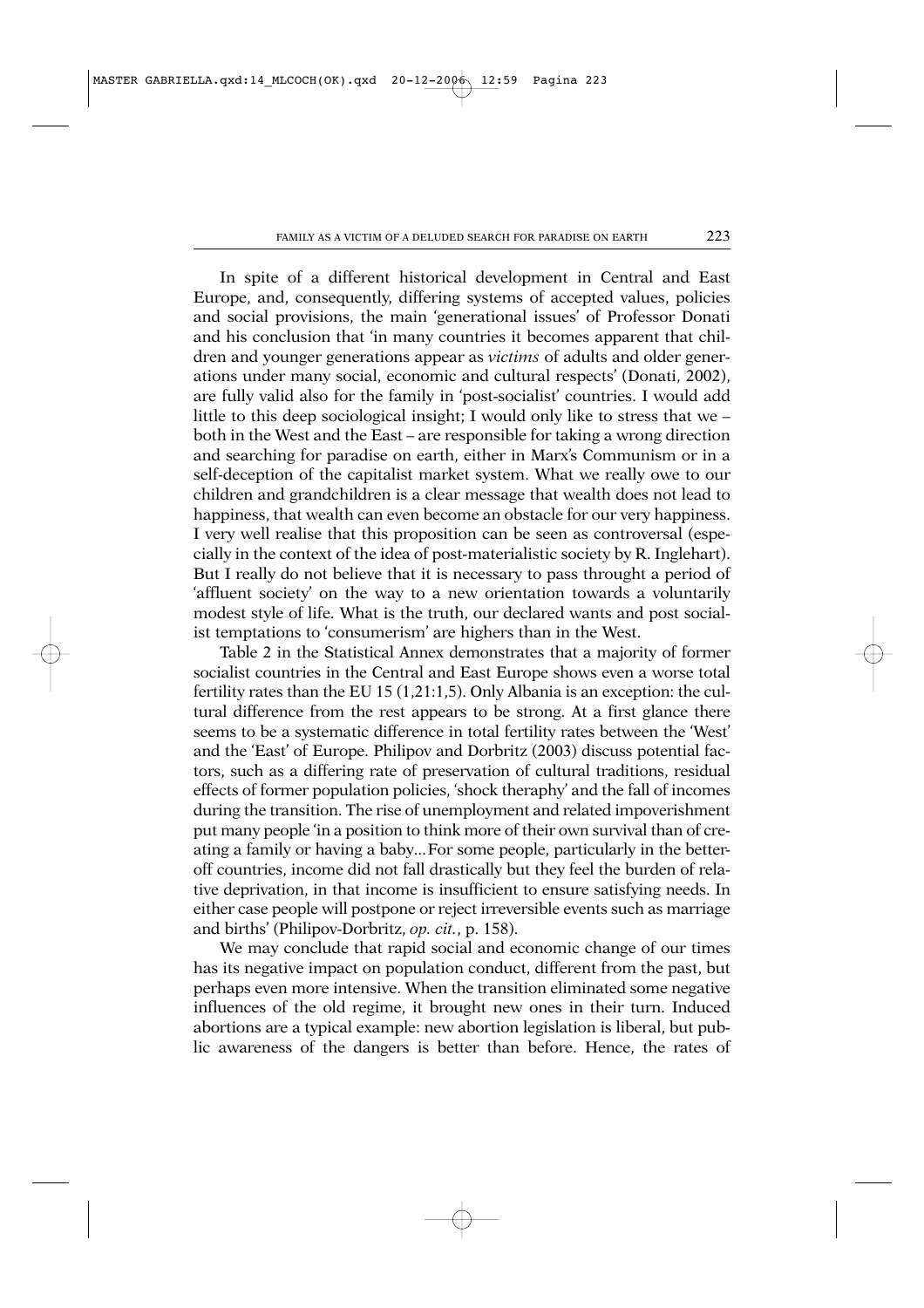induced abortion are falling down in the Central and East Europe. On the other hand, some new methods of contraception are mini-abortions *de facto*, though they are not recoreded as such. What is sure that fertility declines.

'The fall in the birth rates has led to accelerated ageing amongst the population, although in comparison with western, northern or southern Europe the populations are still younger on average'. ... 'The (old) growth in population numbers based on high birth surpluses has reversed into negative trends ... the population number is falling in the majority of countries' (Philipov-Dorbritz, *op. cit.*, p. 187). The main demographic consequence of economic transition in the countries of Central and East Europe is the growth of the elderly population groups as compared with that of children and young people. The post-socialist restoration of capitalism has revealed an erosion of family as described in section 3 above: young Marx's criticism of capitalist alienation appears to have found a historical verification. Our experience indicates that this this way is a blind allee.

Nevertheless a question 'what to do?' remains.

6. 'BOURGEOIS FAMILY' AT A CROSSROAD: NEO-CONSERVATISM VS. 'ECONOMY OF COMMUNION'

A today 'turbo-capitalism' has come to a crossroad: a new equillibrium between the excess capital on the West (North) and the excess of labor force on the East (South) has to be found. The priority of labour over capital and a relationship of complementarity between work and capital remain at the heart of the Social doctrine of the church (see Compendium articles 276- 280): nevertheless – how to realise this *maxim* in this turbulent age? Capital generation of top 50 European banks at the end of 2003 showed a substantial excess capital (55-65 billions of EUR) and the excess capital expected to appear in the balance sheet of these banks at the end of 2006 is three times higher (150-210 billions of EUR). (Data from Bloomberg, Datastream, World Market Monitor). If compared to 160 million of the post-USSR and East Europe's inhabitants in the situation of absolut poverty we come to the ratio of about 1000 EUR per capita. This would be a too modest sum in the West, but it may make a sufficient eventual 'micro-credit' for a small businesses, or other investment into 'human capital' in the East. Nevertheless, how to bring about this 'complementarity'?

Professor Mary Ann Glendon ('A New Role for the Family in the State', in: *Intergenerational Solidarity*, Malinvaud, E., ed., 2002) clearly shows 'the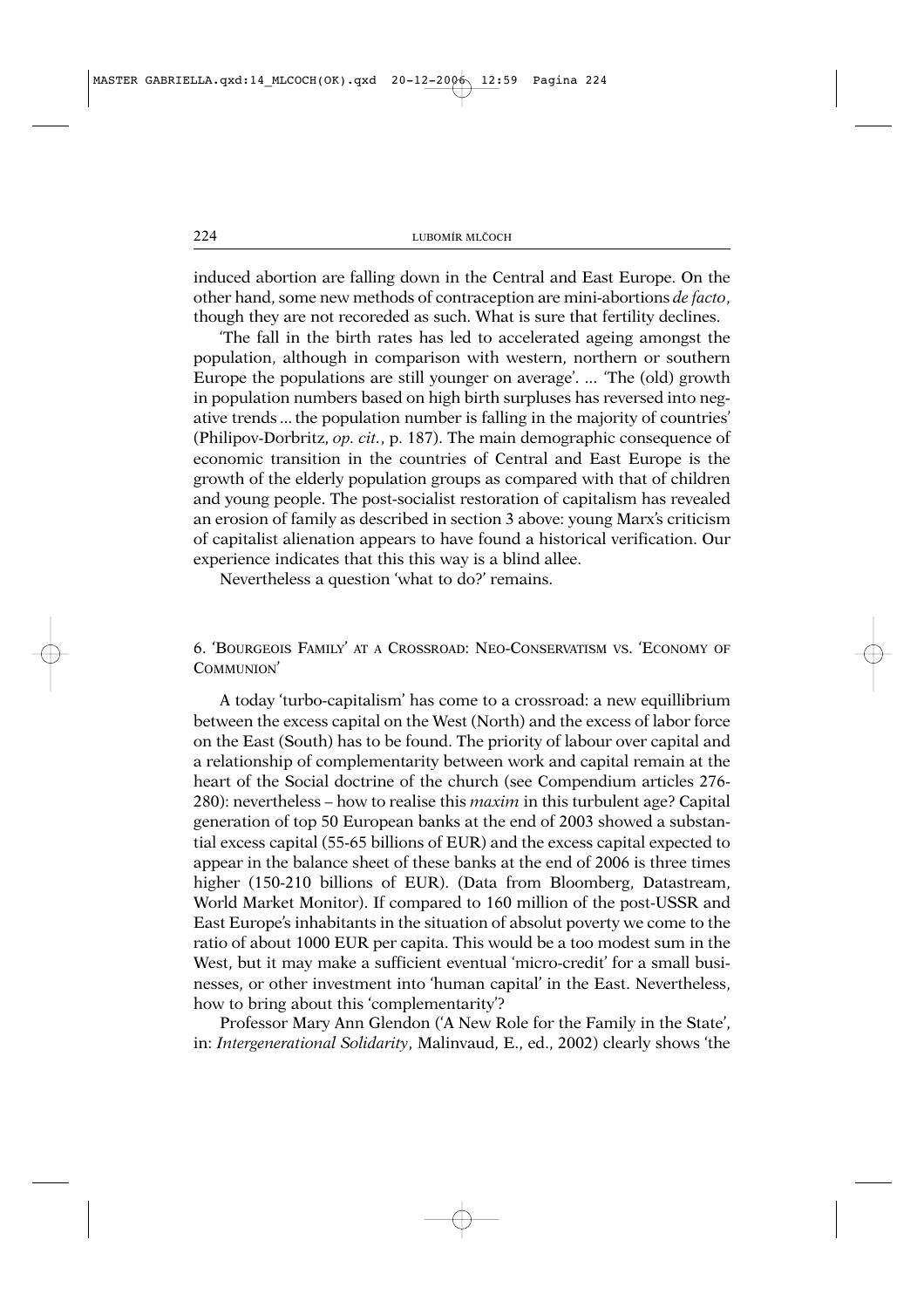gravity of the situation in which we find ourselves' and points to 'certain dilemmas that arise when one tries to imagine how this vision of better arrangement might be brought to life'. In spite of many obstacles that professor Glandon analyses she believes that a 'downward cycle could be reversed'. Her optimism arises from the Tockeville thought that – even in times of agnosticism – 'statesmen and philosophers could habituate citizens to think of the future and they would bring them little by little and without their noticing it toward religious beliefs'.

The crossroad of the bourgeois family in today's situation 'after socialism' has two ways out, both leading towards 'religious beliefs'. We must realise that the newly restored capitalism failed already once here! The first way would be an attempt to restore an old institution of family on the lines of neo-conservative thought. The 'hemishere of liberty' (Michael Novak) urgently needs more virtues, and virtues 'are produced' within families. Nevertheless the question is: 'what virtues'. The neoconservative solution would represent an attempt clearly to separate the institution of family as a sphere of love, reciprocity and solidarity, and that of a 'corporation', as a sphere of calculation, equivalence and rationality. The demographic situation in the USA, today and the forecasted population growth in the future, are more favourable than in the EU. This does not seem to confirm our intuition that dichotomic separation or schizofrenia of we-rationality 'at home' and me-rationality in the market cannot support healthy society. (See also Zamagni's 'very difficult union of happiness and individualism', Zamagni, 2005). Still, even in the USA, there are some symptoms of inter-generational crisis. In spite of this, in some post-communist countries, there are thinktanks that base their hopes on neo-coservatism of the American variety. (There is one not only in Poland, another one, 'Civic Institute', Občanský institut, in Prague, operates even in the atheistic Czech Republic).

The other Christian way out from the family crisis is completely different. It starts from an awareness that what we really need are not only virtues necessary for the production of 'goods' and 'positional goods'. We urgently need to foster virtues producing 'relational goods' and 'relations of unity'. A vision of the family renewed in Crist is closely tied to the extension of a 'broader family' to business. This is an attempt to return to the original union of family-household and firm-enterprise. The 'Economy of Communion', born within the Focolare Movement, is a good example of this spiritual initiative, though occasionally, one finds successfull 'case studies' in other cultural contexts. A family brewery 'Eger' in Bavaria (Germany) is a such an example of a prosperous firm, which is friendly to families and children. Unfortunately, I was unable to find a similar success story in my own country (Czech Republic).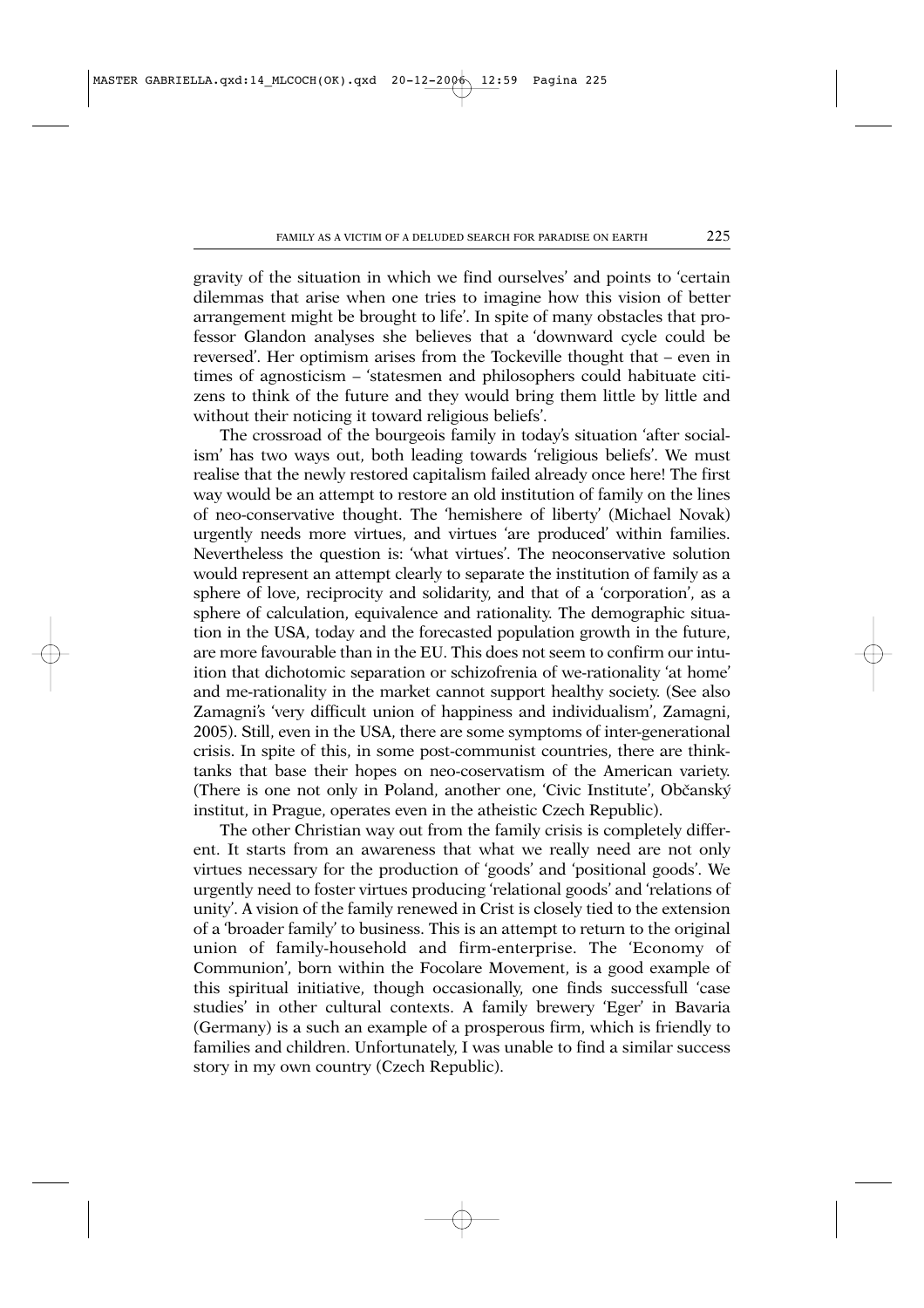One way or another, we have to accept that these Christian attempts to face the family crisis are, and perhaps will remain, outnumbered in our region. Nevertheless they offer a chance. Even in the most atheistic postsocialist country the 'Vision of the Development of the Czech Republic to 2015' (see Potucek, M., 2001) mentions that – in spite of the population decline – there is a minority of Christian families in the country, which are ready to accept more babies and offer hope. This remark (found in a scientific, 'religious values free' Vision) suggests that the phenomenon of 'vanishing youth' has more subjective than objective, economic causes. It is a conversion of hearts what we need, not another drive for growth. Since growth cannot increase subjective happiness in rich countries, we still have a chance to find happiness as an by-product of our care for our neighbours (S. Zamagni), and for our children and grandchildren. There is an urgent need for us, economists, to recast our science. The imperial economic science is unable to solve social problems we face. 'The more people accept the neoclassical paradigm as a guide for their behavior, the more their ability to sustain a market economy is undermined' (Etzioni, 1988). This final proposition of the Amitai Etzioni's book 'toward a new economics' is valid as a general proposition, nevertheless his warning is especially topical for our family life.

# 7. STATISTICAL ANNEXES: CENTRAL AND EAST EUROPE COMPARED TO THE WEST

| Index | Country         | Index | Country                        |
|-------|-----------------|-------|--------------------------------|
| 67    | Slovenia        | 21    | Bulgaria                       |
| 51    | Czech Republic  | 19    | Macedonia                      |
| 47    | Hungary         | 19    | F.R. Yugoslavia                |
| 40    | Slovak Republic | 18    | <b>Russian Federation</b>      |
| 38    | Poland          | 17    | Belarus                        |
| 29    | Lithuania       | 14    | Bosnia and Herzegovina         |
| 28    | Estonia         | 12    | Ukraine                        |
| 28    | Croatia         | 11    | Albania                        |
| 24    | Romania         | 09    | Moldova                        |
| 22    | Latvia          | 22    | <b>Central and East Europe</b> |

TABLE 1. PER CAPITA PURCHASING POWER: INDEX VALUES (GERMANY 1998=100).

Source: Gfk AG, Regionalforschung (EBM 1998-Europäische Basismarktdaten and OBM 1998 – Osteuropa-Bassismarktdaten), quotation from Philipov, D., Dorbritz, J., 2003, p. 59). Average my own calculation.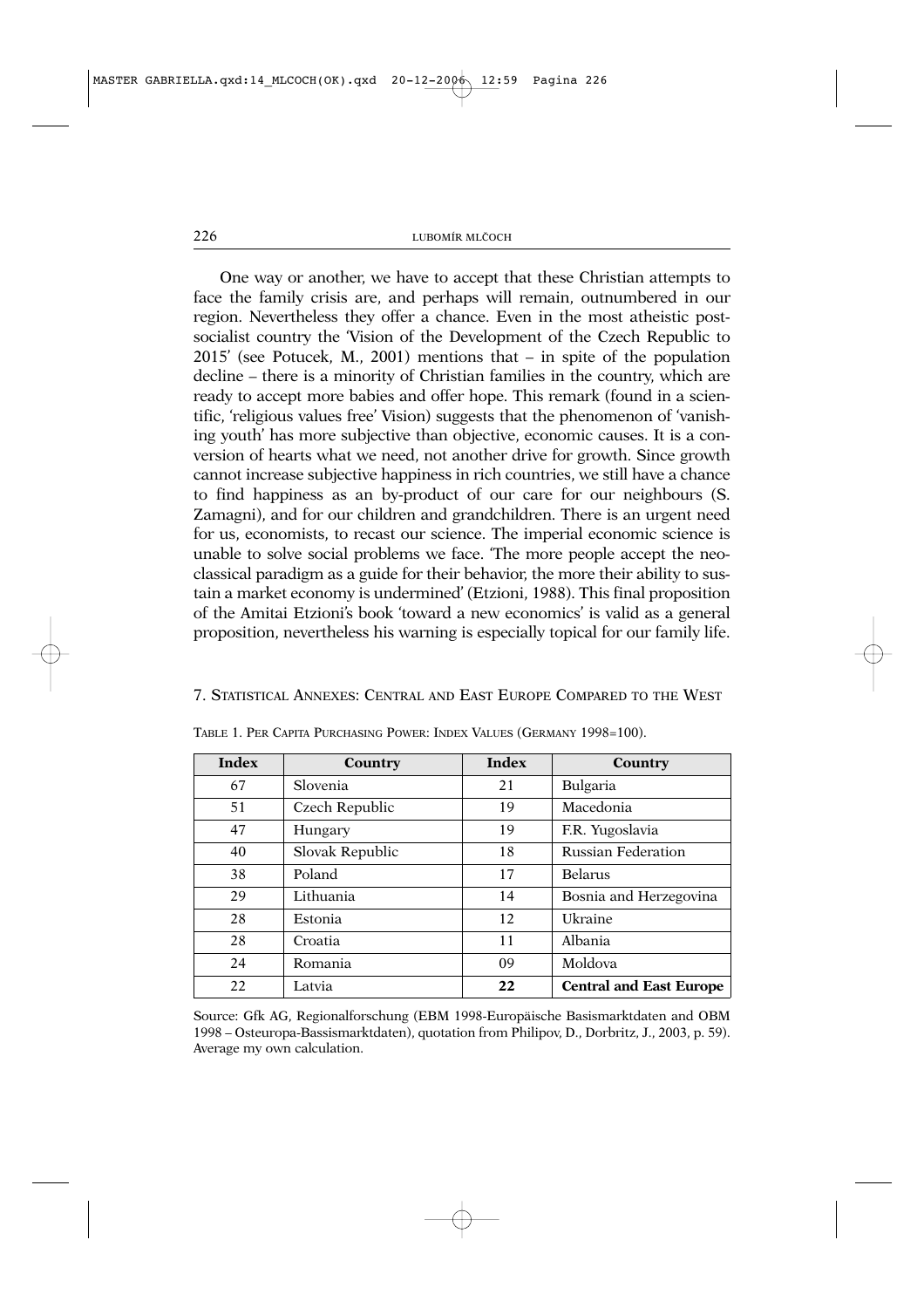|               | <b>EU 15</b> | <b>Central and East Europe</b> |      |
|---------------|--------------|--------------------------------|------|
| <b>Irland</b> | 1,9          | Albania                        | 2,27 |
| Denemark      | 1,8          | Croatia                        | 1,70 |
| Netherland    | 1,7          | F.R. Yugoslavia                | 1,55 |
| Luxemburg     | 1,7          | Azerbaijan                     | 1,51 |
| Finland       | 1,7          | Macedonia                      | 1,48 |
| UK.           | 1,7          | Moldova                        | 1,40 |
| France        | 1,7          | Georgia                        | 1.39 |
| Portugal      | 1,5          | Romania                        | 1,32 |
| Sweden        | 1,5          | Bosnia-Herzeg.                 | 1,30 |
| Belgium       | 1,5          | Slovak Rep.                    | 1,28 |
| Deutschland   | 1,4          | Poland                         | 1,26 |
| Austria       | 1,3          | Hungary                        | 1,20 |
| Greece        | 1,3          | Estonia                        | 1,20 |
| Italy         | 1,2          | Lithuania                      | 1.20 |
| Espagna       | 1,2          | <b>Belarus</b>                 | 1,20 |
|               |              | Czech Rep.                     | 1,16 |
|               |              | Russian Fed.                   | 1,14 |
|               |              | Slovenia                       | 1,14 |
|               |              | Armenia                        | 1,10 |
|               |              | Bulgaria                       | 1,10 |
|               |              | Ukraine                        | 1,10 |
|               |              | Latvia                         | 1,10 |
| <b>EU 15</b>  | 1,5          | <b>Central and East Europe</b> | 1,21 |

TABLE 2. TOTAL FERTILITY: CENTRAL AND EAST EUROPE COMPARED TO THE EU 15. CHILDREN BORN PER WOMAN AT THE START OF 3rd MILLENIUM.

Sources: Raga Gil, J.T., 'A New Shape for the Welfare State', in: Malinvaud, E., ed., *op. cit.*, Table 1; Philipov, D., Dorbritz, J., 2003, p. 181, plus my own calculations.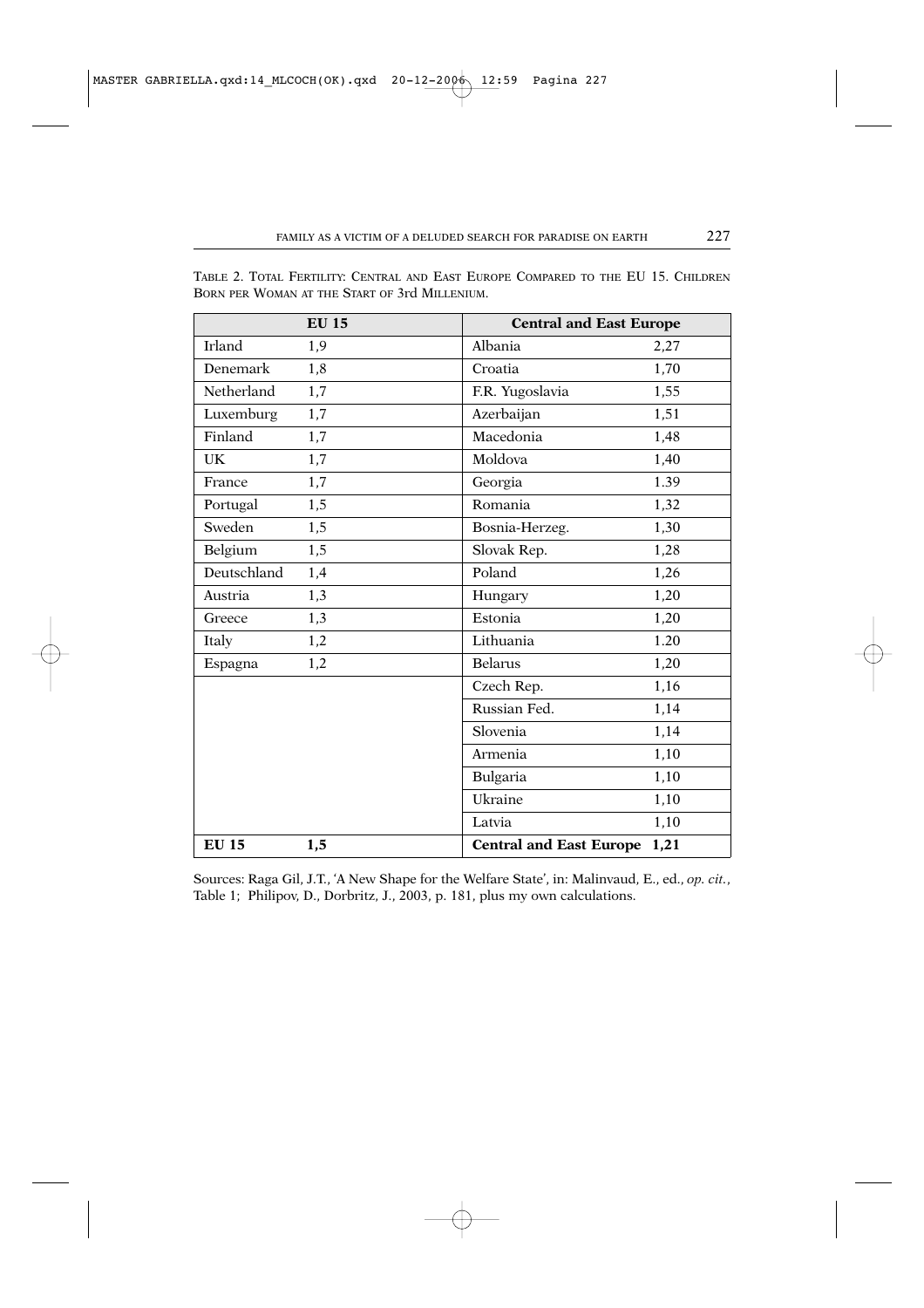#### LITERATURE

- *Compendium of the Social Doctrine of the Church*, Liberia Editrice Vaticana 2004.
- David, H.P., Kubička, L., Roth, Z., Dytrych, Z., Matějček, Z., 'The Mental Health of Adults Born of Unwanted Pregancies, Their Siblings, and Matched Controls: A 35-Year Follow-up Study from Prague, Czech Republic', *The Journal of Nervous and Mental Disease*, 190, n. 10, October 2002, pp. 653-662.
- David, H.P., Dytrych, Z.-Matějček, Z., 'Born Unwanted. Observations From the Prague Study', *American Psychologist*, 58, March 2003, pp. 224-229.
- Delour, J., Zlotowski, Y., 'La finance solidaire aux dimensions de l'Europe', in: 'Economie et finances solidaires: Chimere ou nouveau défi?' Geneva, *Finance&Common Good*, n. 20, Autumn 2004., pp. 42-47.
- de Soto, Hernando, 'The Mystery of Capital. Why capitalism triumphs in the West and fails everywhere else', Bantam Press, Black Swan ed., London 2001.
- Donati, P., 'Inter-generational solidarity: a sociological and social issue', in: *Intergenerational Solidarity*, Malinvaud, E. (ed.), The Pontifical Academy of Social Sciences, Acta 8, Vatican City 2002.
- Etzioni, A., 'The Moral Dimension. Toward a New Economics', The Free Press, London 1988.
- Febrero, R., Schwartz, P.S. (ed.), 'The Essence of Becker', Hoover Institution Press, Stanford, California 1995.
- Giddens, A., 'Runaway World (How Globalisation is Reshaping our Lives)', Profile Books Ltd., London 1999.
- Glendon, M.A., 'A New Role for the Family in the State', in: *Intergenerational Solidarity*, Malinvaud, E. (ed.), The Pontifical Academy of Social Sciences, Acta 8, Vatican City 2002.
- Lane, R.E., 'The Loss of Happiness in Market Democracies', Yale University Press, New Haven and London 2000.
- Malinvaud, E. (ed.), *Intergenerational Solidarity*, The Proceedings of the Eighth Plenary Session of the Pontifical Academy of Social Sciences, Vatican City 2002.
- Mlčoch, L., 'L'économie et la félicité: Pourquoi moins peut signifier plus. (Vers l'anthropologie économique nouvelle)'. Réunion annuelle de l'A.I.E.S.C., Fribourg University-l'Institut Philanthropos, Septembre 8- 11, 2005 a/ (MIMEO, 8 p.).